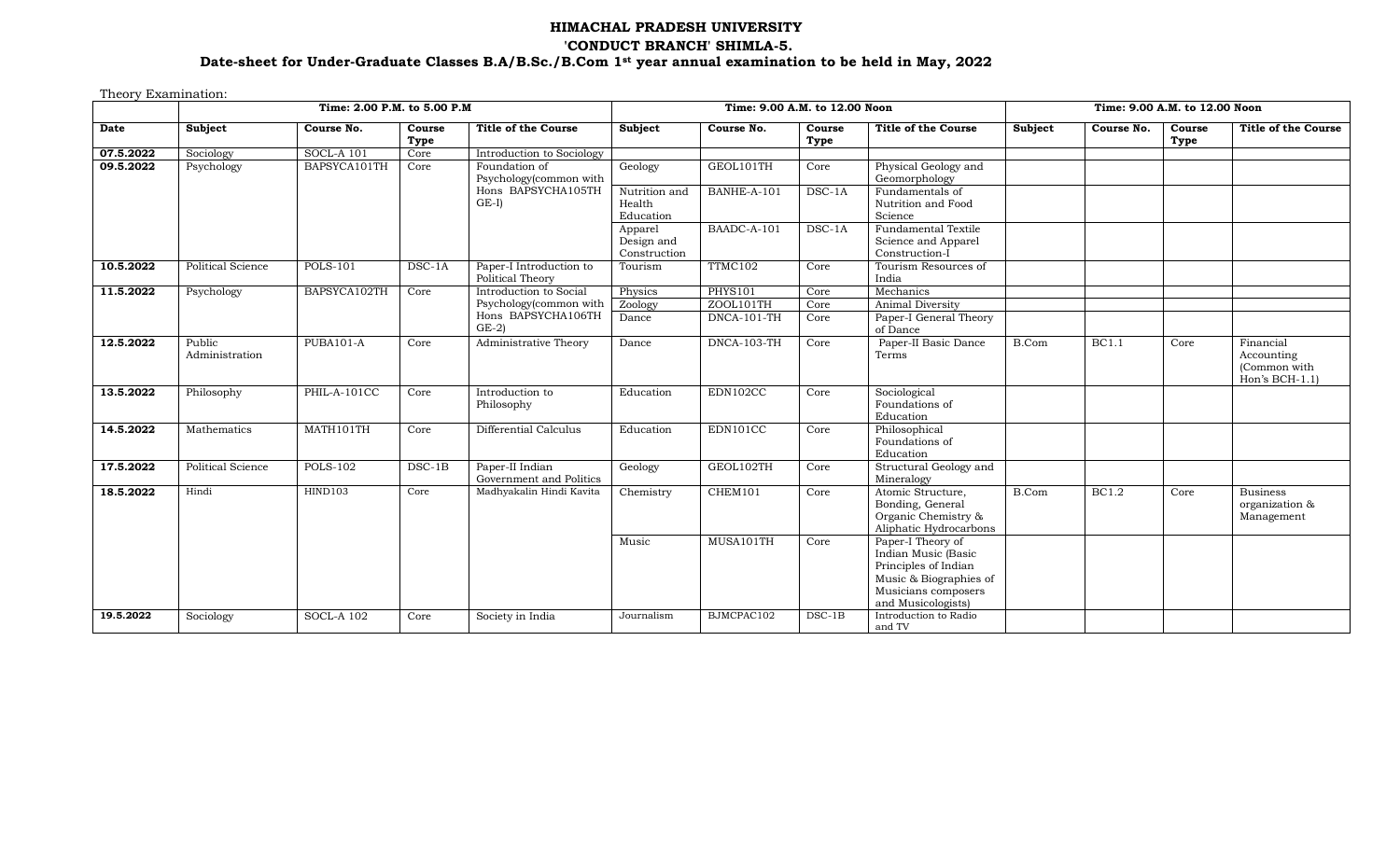| Subject                | Course No.                            | Course<br>Type           | <b>Title of the Course</b>                                   | Subject                                                                                                                | Course No.                  | Course<br>Type                                                     | <b>Title of the Course</b>                                                       | Subject                                                                                                             | Course No.   | Course<br>Type | <b>Title of the Course</b>                       |
|------------------------|---------------------------------------|--------------------------|--------------------------------------------------------------|------------------------------------------------------------------------------------------------------------------------|-----------------------------|--------------------------------------------------------------------|----------------------------------------------------------------------------------|---------------------------------------------------------------------------------------------------------------------|--------------|----------------|--------------------------------------------------|
| History                | HIST(A)101                            | $DSC-I(A)$               | History of India from<br>the Earliest Times up<br>to C.300CE |                                                                                                                        |                             |                                                                    |                                                                                  |                                                                                                                     |              |                |                                                  |
| Hindi                  | HIND101                               | Core                     | Proyajanmulak<br>Hindi                                       |                                                                                                                        |                             |                                                                    |                                                                                  |                                                                                                                     |              |                |                                                  |
| Economics              | ECONA101                              | Core                     | Microeconomics-I                                             | Physics                                                                                                                |                             | Core                                                               | Electricity, Magnetism<br>and EMT                                                | B.Com                                                                                                               | <b>BC1.3</b> | Core           | Business Law<br>(Common with<br><b>BCH1.2</b> )  |
|                        |                                       |                          |                                                              | Zoology                                                                                                                | ZOOL102TH                   | Core                                                               | Comparative Anatomy &<br>Developmental Biology<br>of Vertebrates                 |                                                                                                                     |              |                |                                                  |
| History                | HIST(A)102                            | DSC-I B                  | c.300-1206                                                   |                                                                                                                        |                             |                                                                    |                                                                                  |                                                                                                                     |              |                |                                                  |
| Geography              |                                       | Core                     | Physical Geography                                           | Sanskrit                                                                                                               | SKT-DSC-<br>101             | Core                                                               | Sanskrit Kavya                                                                   |                                                                                                                     |              |                |                                                  |
| Environment<br>Science | ENVS2AECC02                           | <b>AECC</b>              | Environment<br>Science                                       |                                                                                                                        |                             |                                                                    |                                                                                  |                                                                                                                     |              |                |                                                  |
| Geography              | GEOGP102CC                            | Core                     | General Cartography                                          | Applied Art                                                                                                            | APPLA101TH                  | Core                                                               | Meaning, Scope and<br>Fundamentals of art                                        | B.Com                                                                                                               | <b>BC1.4</b> | Core           | <b>Business</b><br>Statistics and<br>Mathematics |
|                        |                                       |                          |                                                              |                                                                                                                        |                             | Core                                                               | Art                                                                              |                                                                                                                     |              |                |                                                  |
|                        | <b>ENGHONSGE</b><br>102               | Core                     | 2(Poems, Short-<br>Stories and Essays)                       |                                                                                                                        |                             |                                                                    | Taxonomy                                                                         |                                                                                                                     |              |                |                                                  |
| Public                 | <b>PUBA102-A</b>                      | Core                     | Indian                                                       | Physical<br>Education                                                                                                  | PED101TH                    | Core                                                               | Introduction to Physical<br>Education                                            |                                                                                                                     |              |                |                                                  |
|                        |                                       |                          |                                                              |                                                                                                                        |                             |                                                                    | Music (General and<br>Biographies of Musicians<br>composers and<br>Musicologist) |                                                                                                                     |              |                |                                                  |
| Mathematics            | MATH102TH                             | Core                     | Differential                                                 | Sanskrit                                                                                                               | SKT-DSC-                    | Core                                                               | Sanskrit Gadya                                                                   |                                                                                                                     |              |                |                                                  |
| Hindi                  | HIND102                               | Core                     | Hindi Sahitya ka<br>Itihas                                   | Philosophy                                                                                                             | PHIL-A-102CC                | Core                                                               | Indian Philosophy-I                                                              |                                                                                                                     |              |                |                                                  |
| English                | ENGDSC102/<br><b>ENGHONSGE</b><br>101 | Core                     | English Literature-<br>1(Essays, Stories<br>and Poems)       | Chemistry                                                                                                              | CHEM102                     | Core                                                               | States of Matter,<br>Chemical Kinetics &<br>Functional Organic<br>Chemistry      |                                                                                                                     |              |                |                                                  |
|                        | English<br>Administration             | GEOGP101CC<br>ENGDSC103/ |                                                              | Time: 2.00 P.M. to 5.00 P.M<br>Principles of<br>History of India<br>English Literature-<br>Administration<br>Equations | Painting<br>Botany<br>Music | <b>PHYS102</b><br>PAINA101TH<br><b>BOTA102</b><br>MUSA103TH<br>102 | Core<br>Core                                                                     | Time: 9.00 A.M. to 12.00 Noon<br>Brief History of Indian<br>Plant Ecology and<br>Paper-II Theory of Indian<br>Kavya |              |                | Time: 9.00 A.M. to 12.00 Noon                    |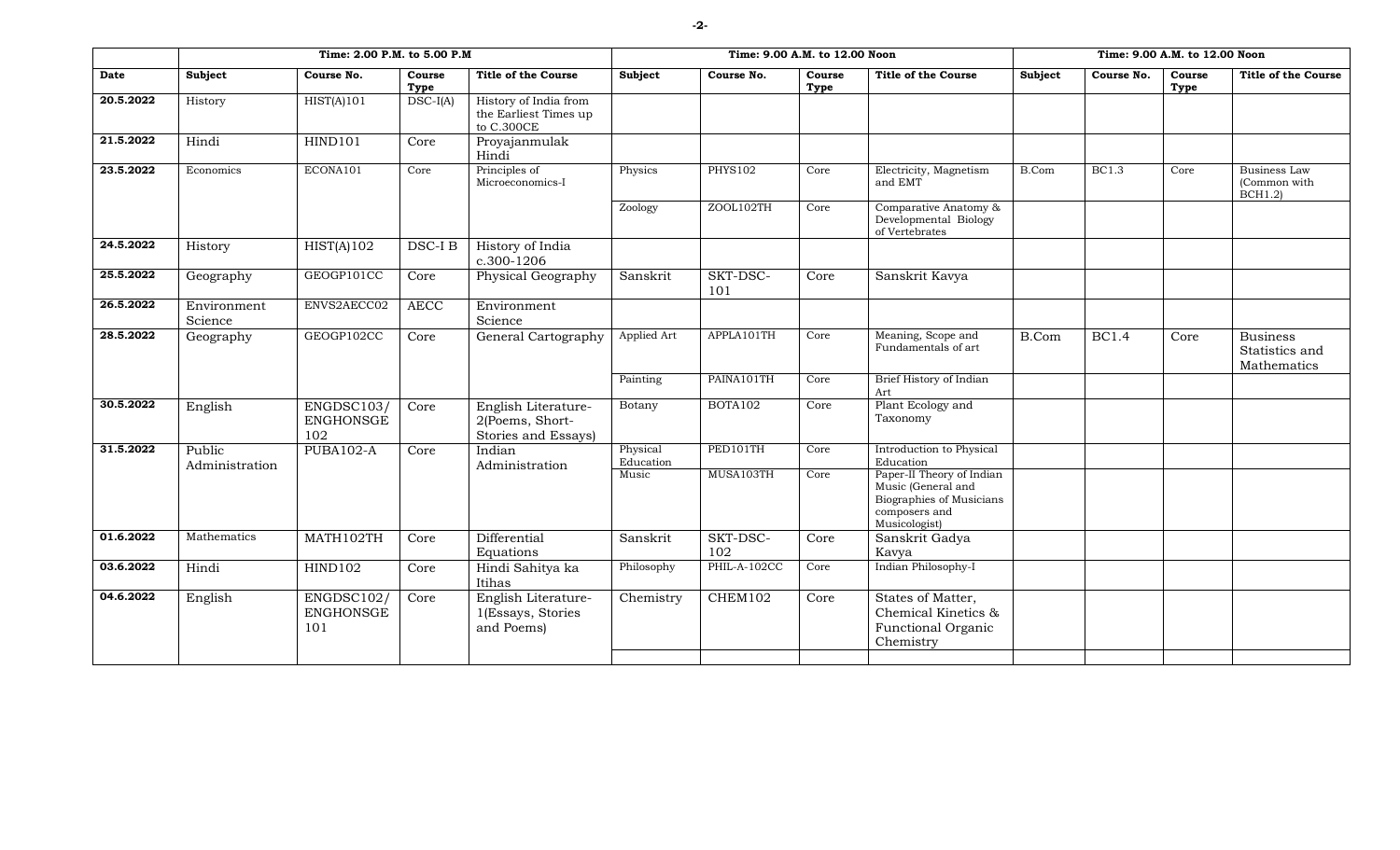|           |                         | Time: 2.00 P.M. to 5.00 P.M |                |                                                                              |                                       | Time: 9.00 A.M. to 12.00 Noon |                |                                                                              |         | Time: 9.00 A.M. to 12.00 Noon |                |                            |
|-----------|-------------------------|-----------------------------|----------------|------------------------------------------------------------------------------|---------------------------------------|-------------------------------|----------------|------------------------------------------------------------------------------|---------|-------------------------------|----------------|----------------------------|
| Date      | Subject                 | Course No.                  | Course<br>Type | <b>Title of the Course</b>                                                   | Subject                               | Course No.                    | Course<br>Type | <b>Title of the Course</b>                                                   | Subject | Course No.                    | Course<br>Type | <b>Title of the Course</b> |
| 06.6.2022 | English                 | ENGAECC104                  | AECC-2         | Writing Skills                                                               | Sanskrit                              | SKT-AECC-<br>104              | <b>AECC</b>    | Upnishad<br>Shrimadbhagwat<br>geeta tatha Paninia<br>Shiksha                 |         |                               |                |                            |
|           | Hindi                   | HIND104                     | AECC-2         | Hindi Bhasha aur<br>samprekshan                                              |                                       |                               |                |                                                                              |         |                               |                |                            |
| 07.6.2022 | Economics               | ECONA102                    | Core           | Principles of<br>Microeconomics-II                                           | Physical<br>Education                 | PED102TH                      | Core           | Olympic movement and<br>Organisation of<br>Tournament                        |         |                               |                |                            |
|           |                         |                             |                |                                                                              | Sculpture                             | SCULA101TH                    | Core           | History and Appreciation<br>of Art's (Part-I)                                |         |                               |                |                            |
| 08.6.2022 | Sanskrit                | SKT-DSC-103                 | Core           | Niti Sahitya                                                                 | Tourism                               | TTMC101                       | Core           | Introduction of Travel<br>and Tourism<br>Management                          |         |                               |                |                            |
|           |                         |                             |                |                                                                              | Nutrition and<br>Health<br>Education  | BANHE-A-102                   | $DSC-1B$       | Nutrition for the Family                                                     |         |                               |                |                            |
|           |                         |                             |                |                                                                              | Apparel<br>Design and<br>Construction | BAADC-A-102                   | $DSC-1B$       | <b>Fundamental Textile</b><br>Science and Apparel<br>Construction-II         |         |                               |                |                            |
| 09.6.2022 | English                 | ENGCE101                    | Compul<br>sory | English-1                                                                    |                                       |                               |                |                                                                              |         |                               |                |                            |
| 10.6.2022 |                         |                             |                |                                                                              | Computer<br>Application               | COMP102TH                     | Core           | Office Automation<br>Tools (Common with<br><b>B.Sc. Physical</b><br>Science) |         |                               |                |                            |
| 11.6.2022 | Journalism              | BJMCPAC101                  | DSC-1A         | Principles of<br>Communication                                               | Botany                                | BOTA101                       | Core           | Biodiversity (Microbes,<br>Algae, Fungi and<br>Archegoniates)                |         |                               |                |                            |
| 13.6.2022 | Computer<br>Application | COMP101TH                   | Core           | Problem Solving<br>Using Computer<br>(Common with B.Sc.<br>Physical Science) |                                       |                               |                |                                                                              |         |                               |                |                            |

#### **Dated: Shimla-5, the 02.5.2022**

**Note:** The Student's are advised to appear in their combination of choice on the date & time shown in the date-sheet

**Deputy Registrar (Conduct) Controller of Examinations**

**Sd/- Sd/-**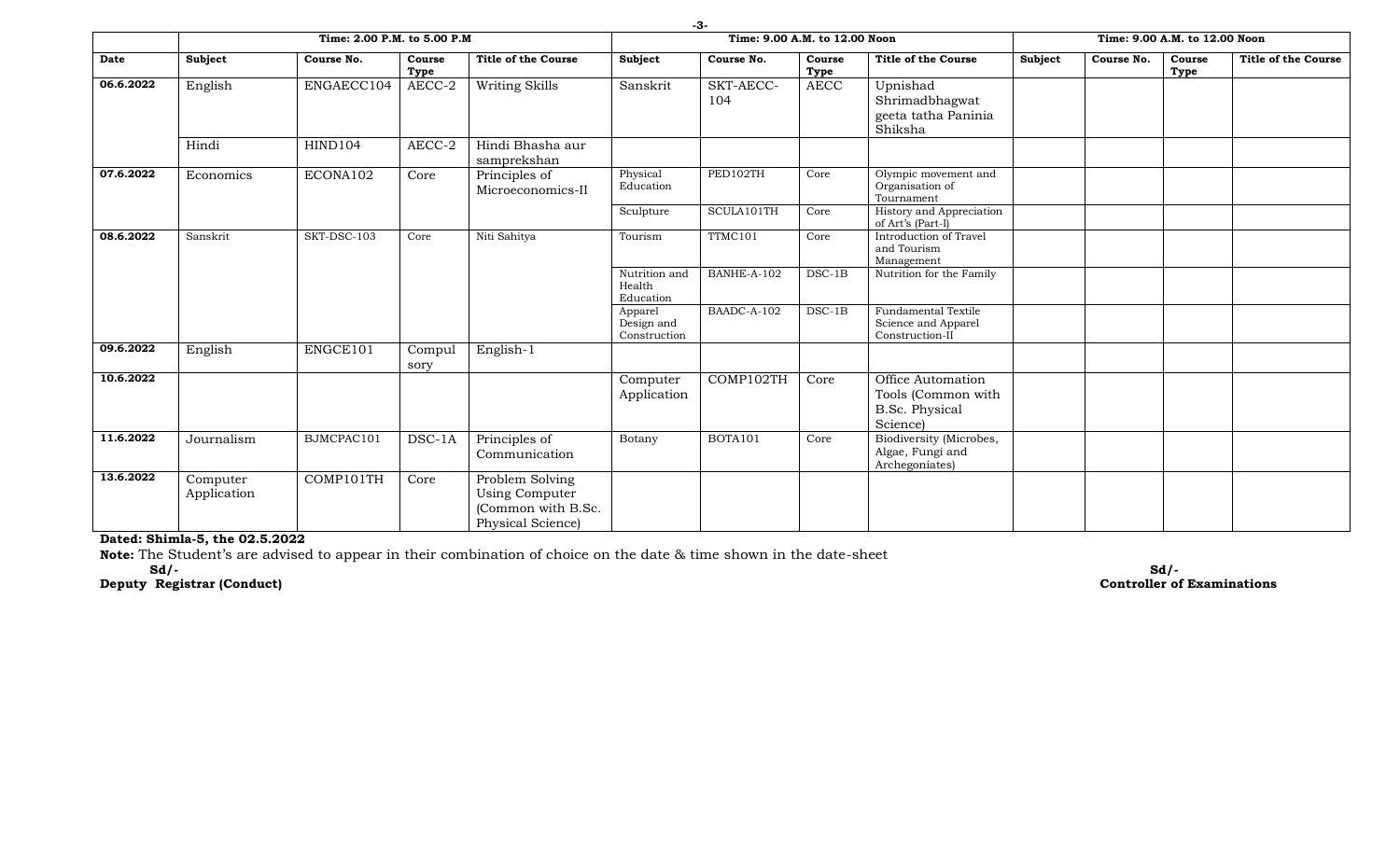## **HIMACHAL PRADESH UNIVERSITY 'CONDUCT BRANCH' SHIMLA-5.**

### **Date-sheet for Under-Graduate Classes B.A/B.Sc./B.Com 2nd year annual examination to be held in May, 2022 Theory Examination:**

| -------   |                   | Time: 9.00 A.M. to 12.00 Noon |                   |                                                                                                        |                                       | Time: 2.00 P.M. to 5.00 P.M. |                 | Time: 2.00 P.M. to 5.00 P.M                                                                        |         |            |                |                                                 |
|-----------|-------------------|-------------------------------|-------------------|--------------------------------------------------------------------------------------------------------|---------------------------------------|------------------------------|-----------------|----------------------------------------------------------------------------------------------------|---------|------------|----------------|-------------------------------------------------|
| Date      | Subject           | Course No.                    | Course<br>Type    | <b>Title of the Course</b>                                                                             | Subject                               | Course No.                   | Course<br>Type  | <b>Title of the Course</b>                                                                         | Subject | Course No. | Course<br>Type | <b>Title of the Course</b>                      |
| 07.5.2022 | Political Science | DSC-1CPOLS201                 | $DSC-1C/$<br>Core | Comparative Government<br>and Politics                                                                 | Physics                               | PHYS201TH                    | DSC-<br>1C/Core | Statistical and Thermal<br>Physics                                                                 |         |            |                |                                                 |
|           |                   |                               |                   |                                                                                                        | Dance                                 | DNCA201TH                    | Core            | Paper-III:-Theory<br>(knowledge of Nritya<br>Techniques)                                           |         |            |                |                                                 |
|           |                   |                               |                   |                                                                                                        | Applied Arts                          | APPLA201TH                   | DSC-IC          | History of Communication                                                                           |         |            |                |                                                 |
| 09.5.2022 | Economics         | ECONA201                      | Core-III          | Principles of<br>Macroeconomics-I                                                                      |                                       |                              |                 |                                                                                                    |         | BC 2.1     | Core           | Company Law                                     |
| 10.5.2022 | Sociology         | <b>SOCL-A 201</b>             | DSC-1C            | Sociological Theories                                                                                  | Geology                               | GEOL-201 TH                  | <b>DSC</b>      | PETROLOGY                                                                                          |         |            |                |                                                 |
|           |                   |                               |                   |                                                                                                        | Painting                              | PAINA201TH                   | DSC-IC          | Meaning, Scope and<br>Fundamentals of Art                                                          |         |            |                |                                                 |
|           |                   |                               |                   |                                                                                                        | Sculpture                             | SCULA201TH                   | DSC-IC          | History and Appreciation of<br>Art (Part-II)                                                       |         |            |                |                                                 |
| 11.5.2022 | Sanskrit          | SKT-DSC-201                   | DSC-1C            | Sanskrit Natak                                                                                         | Psychology                            | BAPSYCA203TH                 | DSC-1C          | Psychopathology (Common<br>with BAPSYCHA215 GE-3<br>Hons)                                          |         | BC 2.2     | Core           | Income Tax Law and<br>Practice                  |
| 12.5.2022 | Sociology         | <b>SOCL-A 202</b>             | DSC-2C            | Methods of Sociological<br>Enquiry                                                                     | Chemistry                             | CHEM201TH                    | Core            | <b>SOLUTIONS, PHASE</b><br>EQUILIBRIUM,<br>CONDUCTANCE,<br>ELECTROCHEMISTRY &<br>ORGANIC CHEMISTRY |         |            |                |                                                 |
| 13.5.2022 | Music             | MUSA203TH                     | DSC-1D            | Paper-IV:Theory of Indian<br>Music, Medieval Granthas&<br>Contribution of Musicians<br>& Musicologists | Computer<br>Application               | COMP201TH                    | DSC-2C          | Computer System<br>Architecture (Common with<br><b>B.Sc. Physical Science)</b>                     |         |            |                |                                                 |
| 14.5.2022 | Sanskrit          | SKT-DSC-202                   | DSC-1D            | Sanskrit Vyakaran                                                                                      | Geology                               | GEOL-202 TH                  | DSC             | STRATIGRAPHY AND<br>PALEONTOLOGY                                                                   |         |            |                |                                                 |
|           |                   |                               |                   |                                                                                                        | Nutrition and<br>Health<br>Education  | BANHE-A-202                  | $DSC-1D$        | Public Health Nutrition                                                                            |         |            |                |                                                 |
|           |                   |                               |                   |                                                                                                        | Apparel<br>Design and<br>Construction | BAADC-A202                   | $DSC-1D$        | Fashion Studies and Design<br>Development                                                          |         |            |                |                                                 |
| 17.5.2022 | History           | HIST(A)203                    | DSC-1C            | History of India, c. 1206-<br>1707                                                                     | Nutrition and<br>Health<br>Education  | BANHE-A-201                  | DSC-1C          | Introduction to Food Safety                                                                        |         | BC 2.3     | SEC-I          | Computer<br>Applications in<br>Business (SEC-I) |
|           |                   |                               |                   |                                                                                                        | Apparel<br>Design and<br>Construction | BAADC-A-201                  | DSC-1C          | Textile Design Technique                                                                           |         |            |                |                                                 |
|           |                   |                               |                   |                                                                                                        | Dance                                 | DNCA203TH                    | Core            | Paper-IV:-Theory<br>(Fundamental Technicalities<br>of Dance)                                       |         |            |                |                                                 |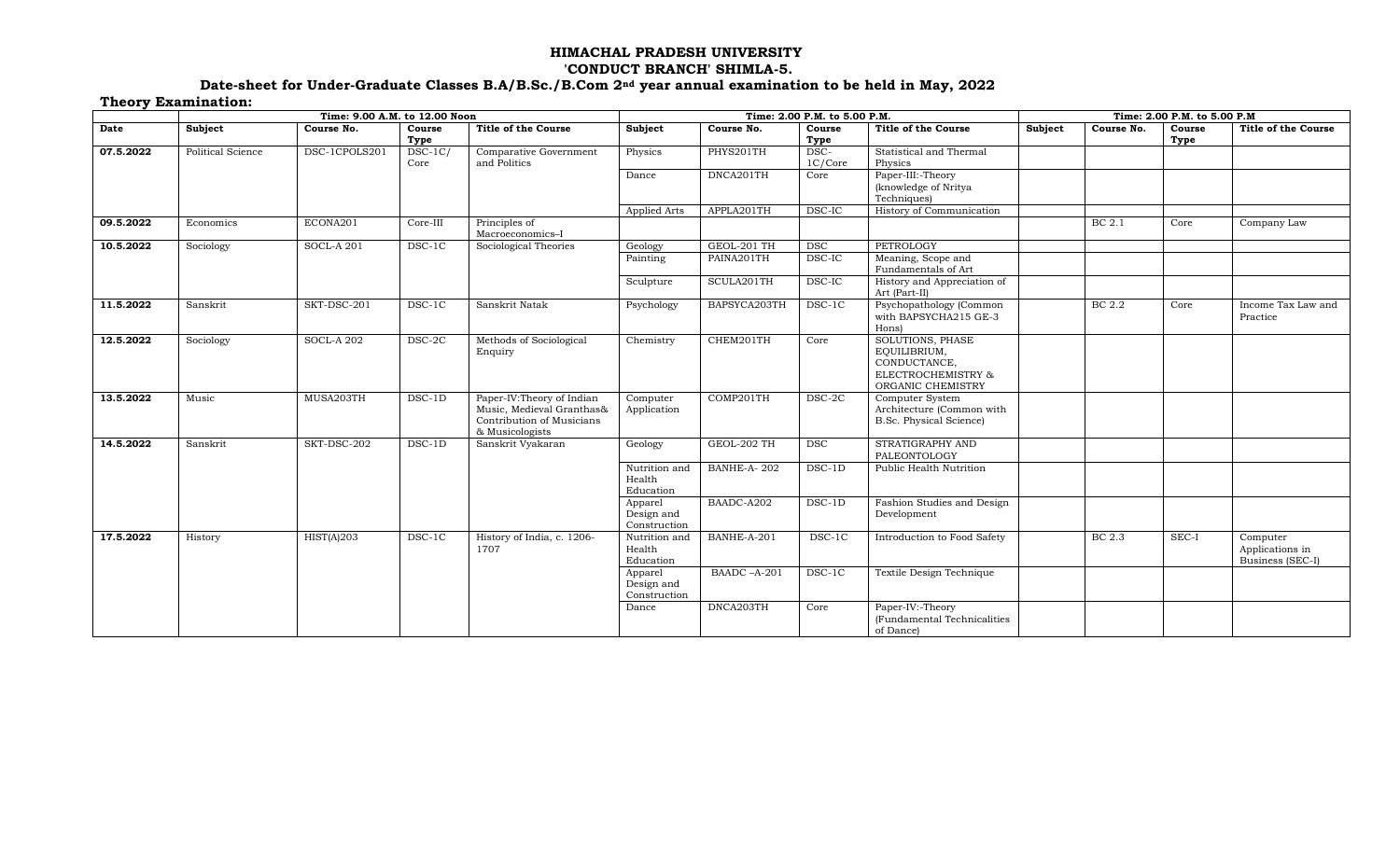|           |                          | Time: 9.00 A.M. to 12.00 Noon |                   |                                                                                                                      | Time: 2.00 P.M. to 5.00 P.M. |                          | Time: 2.00 P.M. to 5.00 P.M |                                                                                                 |                |            |                |                         |
|-----------|--------------------------|-------------------------------|-------------------|----------------------------------------------------------------------------------------------------------------------|------------------------------|--------------------------|-----------------------------|-------------------------------------------------------------------------------------------------|----------------|------------|----------------|-------------------------|
| Date      | Subject                  | Course No.                    | Course<br>Type    | <b>Title of the Course</b>                                                                                           | <b>Subject</b>               | Course No.               | Course<br>Type              | <b>Title of the Course</b>                                                                      | <b>Subject</b> | Course No. | Course<br>Type | Title of the<br>Course  |
| 18.5.2022 | Economics                | ECONA202                      | Core-IV           | Principles of<br>Macroeconomics-II                                                                                   | Physics                      | PHYS202TH                | DSC-<br>$1D/C$ ore          | Waves and Optics                                                                                |                |            |                |                         |
|           |                          |                               |                   |                                                                                                                      | Zoology                      | ZOOL 202TH               | DSC-ID                      | Genetics and Evolutionary<br>Biology                                                            |                |            |                |                         |
|           |                          |                               |                   |                                                                                                                      | Tourism                      | TTMC201                  | DSC-2C                      | Travel Agency & Tour<br>Operation                                                               |                |            |                |                         |
| 19.5.2022 | History                  | HIST(A)204                    | DSC-1D            | History of India, c.1707-<br>1950                                                                                    | Philosophy                   | PHIL-A-203CC             | $DSC-1-$<br>C/2C            | Indian philosophy - 2                                                                           |                | BC 2.4     | Core           | Corporate<br>Accounting |
| 20.5.2022 | Public<br>Administration | <b>PUBA 201-A</b>             | $DSC-1C/$<br>Core | Administrative Thinkers                                                                                              |                              |                          |                             |                                                                                                 |                |            |                |                         |
| 21.5.2022 | English                  | ENG AEEC/<br><b>SEC 205</b>   | AEEC/S<br>$EC-2$  | Translation Studies and<br>Principles of Translation<br>(Basic Concepts and<br>Readings)(Common with<br>Hons $205$ ) |                              |                          |                             |                                                                                                 |                |            |                |                         |
| 23.5.2022 | <b>Political Science</b> | DSC-ID<br><b>POLS202</b>      | $DSC-1D/$<br>Core | Introduction to<br><b>International Relations</b>                                                                    | Chemistry                    | CHEM204TH                | SEC-2                       | <b>FUEL CHEMISTRY &amp;</b><br><b>CHEMISTRY OF</b><br><b>COSMETICS &amp;</b><br><b>PERFUMES</b> |                |            |                |                         |
| 24.5.2022 | Public<br>Administration | <b>PUBA 202-A</b>             | $DSC-1D$          | Development<br>Administration                                                                                        | Education                    | <b>EDN 202CC</b>         | DSC-1D                      | Development of Education<br>in India                                                            |                | BC 2.5     | Core           | Cost Accounting         |
| 25.5.2022 | Hindi                    | <b>HIND202</b>                | DSC-1C<br>Core    | Audhnik Hindi Kavita                                                                                                 | Philosophy                   | PHIL-A-204CC             | $DSC-1-$<br>C/2D            | Indian philosophy -3                                                                            |                |            |                |                         |
| 26.5.2022 | Geography                | GEOGP201CC                    | Core              | Human Geography                                                                                                      | Sanskrit                     | SKT-<br>AEEC/SEC-<br>205 | <b>AEEC</b>                 | Ayurveda ke Mool<br>Sidhant                                                                     |                |            |                |                         |
| 28.5.2022 | Psychology               | BAPSYCA204TH                  | $DSC-1D$          | <b>Statistical Methods</b><br>(Common with                                                                           | Botany                       | <b>BOTA 201</b>          | DSC-IA                      | Paper-III: Plant Anatomy<br>and Embryology                                                      |                | BC 2.6     | SEC-2          | E-Commerce              |
|           |                          |                               |                   | BAPSYCHA216GE)                                                                                                       | Mathematics                  | MATH201TH                | Core                        | <b>REAL ANALYSIS</b>                                                                            |                |            |                |                         |
| 30.5.2022 | English                  | <b>ENG CE 201</b>             |                   | English-2 (Core/<br>Compulsory)                                                                                      | Sanskrit                     | SKT-<br>AEEC/SEC-206     | <b>AEEC</b>                 | Sanskrit Chhand Evem<br>Gayaan                                                                  |                |            |                |                         |
| 31.5.2022 | Geography                | GEOGP202CC                    | Core              | Environmental<br>Geography                                                                                           | Music                        | MUSA201TH                | DSC-1C                      | Paper-III : (Theory of<br>Indian Music), Ancient<br>Granthas & Contribution<br>of musicologists |                |            |                |                         |
|           |                          |                               |                   |                                                                                                                      | Chemistry                    | CHEM202TH                | core                        | <b>CHEMISTRY OF MAIN</b><br>GROUP ELEMENTS,<br>CHEMICAL ENERGETICS<br>AND EQUILIBRIA            |                |            |                |                         |
| 01.6.2022 | Hindi                    | <b>HIND203</b>                | DSC-1D            | Hindi Gadya Sahitya                                                                                                  | Computer<br>Application      | COMP202TH                | DSC-2D                      | Database Management<br>System(Common with<br>B.Sc. Physical Science)                            |                |            |                |                         |
| 03.6.2022 | English                  | ENG AEEC/<br><b>SEC 204</b>   | AEEC/S<br>$EC-I$  | Creative Writing, Book<br>and Media<br>Reviews(Common with<br>Hons204)                                               | Botany                       | <b>BOTA 202</b>          | DSC-IB                      | Paper-IV:Plant<br>Physiology and<br>metabolism                                                  |                |            |                |                         |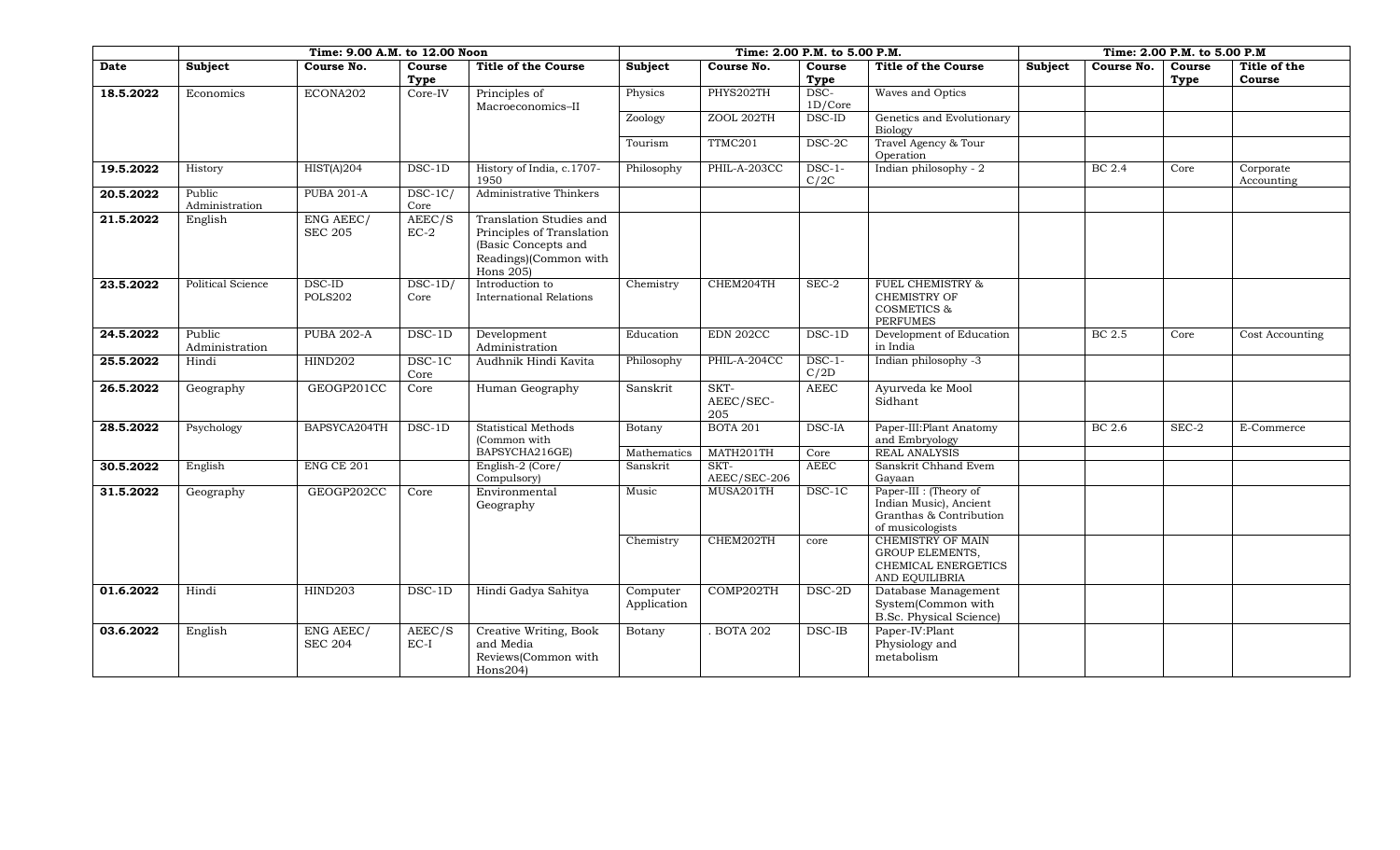|           |                                   | Time: 9.00 A.M. to 12.00 Noon             |                                 |                                                     |                       |                 | Time: 2.00 P.M. to 5.00 P.M |                                             |         |            | Time: 2.00 P.M. to 5.00 P.M |              |
|-----------|-----------------------------------|-------------------------------------------|---------------------------------|-----------------------------------------------------|-----------------------|-----------------|-----------------------------|---------------------------------------------|---------|------------|-----------------------------|--------------|
| Date      | Subject                           | Course No.                                | Course                          | <b>Title of the Course</b>                          | Subject               | Course No.      | Course                      | <b>Title of the Course</b>                  | Subject | Course No. | Course                      | Title of the |
| 04.6.2022 | Mathematics                       | MATH202TH                                 | Type<br>Core                    | <b>ALGEBRA</b>                                      | Physical<br>Education | PED201TH        | Type<br>DSC-1C              | Human Anatomy and<br>Physiology             |         |            | Type                        | Course       |
| 06.6.2022 | Hindi                             | <b>HIND201</b>                            | Core/Com<br>pulsory             | Anivarya Hindi 'Rachna<br>Punj'                     |                       |                 |                             |                                             |         |            |                             |              |
| 07.6.2022 | English                           | <b>ENG DSC 203/</b><br>ENG HONS GE<br>204 | DSC-<br>$1D(GE-4)$<br>for Hons) | <b>Literary Cross</b><br>Currents                   |                       |                 |                             |                                             |         |            |                             |              |
| 08.62022  | Sociology                         | <b>SOCL-A 203</b>                         | $SEC-1$                         | Techniques of Social<br>Research                    | Geology               | GEOL-203 TH     | $SEC-1$                     | Geochemistry                                |         |            |                             |              |
|           | Public<br>Administration          | <b>PUBA 203-A</b>                         | SEC-1A                          | <b>Computer Applications</b><br>& Office Management | Physics               | PHYS203 TH      | SEC-I                       | Physics Workshop Skills                     |         |            |                             |              |
|           | Political Science                 | SEC-1:POLS<br>203                         | $SEC-1$                         | Legislative Support                                 |                       | PHYS204 TH      | SEC-I                       | <b>Computational Physics</b>                |         |            |                             |              |
|           | History                           | $SEC-1:$<br>HIST(A)213                    | $SEC-1$                         | <b>Historical Tourism</b>                           |                       |                 |                             |                                             |         |            |                             |              |
|           |                                   | $SEC-1:$<br>HIST(A)214                    | $SEC-1$                         | Understanding<br>Hertiage                           | Zoology               | ZOOL 203TH      | SEC-2                       | <b>Medical Diagnostics</b>                  |         |            |                             |              |
|           | Economics                         | ECONA203                                  | $SEC-1$                         | Statistical Methods - I                             | Chemistry             | CHEM203TH       | SEC-2                       | <b>BASIC ANALYTICAL</b><br><b>CHEMISTRY</b> |         |            |                             |              |
|           |                                   |                                           |                                 |                                                     | Botany                | <b>BOTA 203</b> | $SEC-1$                     | <b>Biofertilizers</b>                       |         |            |                             |              |
|           | Hindi                             | HIND204                                   | $SEC-1$                         | Karyalya Hindi                                      | Mathematics           | MATH307TH       | $SEC-1$                     | <b>LOGIC AND SETS</b>                       |         |            |                             |              |
|           |                                   | HIND205                                   | $SEC-1$                         | Hindi Bhasha<br>Shikshan                            |                       | MATH309TH       |                             | <b>INTEGRAL CALCULUS</b>                    |         |            |                             |              |
|           | Philisophy                        | PHIL - A-205<br>$\operatorname{SEC}$      | <b>SEC</b>                      | Introduction to Logic                               |                       |                 |                             |                                             |         |            |                             |              |
|           | Geography                         | GEOGP203SEC                               | <b>SEC</b>                      | Regional Planning and<br>Development                |                       |                 |                             |                                             |         |            |                             |              |
|           | Psychology                        | BAPSYCA205                                | $SEC-1$                         | Sociopathic Disorders                               |                       |                 |                             |                                             |         |            |                             |              |
|           | Education                         | EDN 203 SEC                               | $SEC-1$                         | Yoga                                                |                       |                 |                             |                                             |         |            |                             |              |
|           | Tourism                           | TTMC202                                   | $SEC-1$                         | Tourism Marketing                                   |                       |                 |                             |                                             |         |            |                             |              |
|           |                                   | TTMC203                                   | SEC-I                           | Tourism Logistic<br><b>Support Services</b>         |                       |                 |                             |                                             |         |            |                             |              |
|           | Journalism                        | BJMCPAS203P                               | <b>SEC</b>                      | Reporting, Editing and<br>Feature Writing           |                       |                 |                             |                                             |         |            |                             |              |
|           | Nutrition and<br>Health Education | BANHE-A-203                               | $SEC-1$                         | Home based Catering                                 |                       |                 |                             |                                             |         |            |                             |              |
|           | Physical                          | PED203TH                                  | $SEC-1$                         | Sports Medicine,                                    |                       |                 |                             |                                             |         |            |                             |              |
|           | Education                         |                                           |                                 | Physiotherapy and<br>Rehabilitation                 |                       |                 |                             |                                             |         |            |                             |              |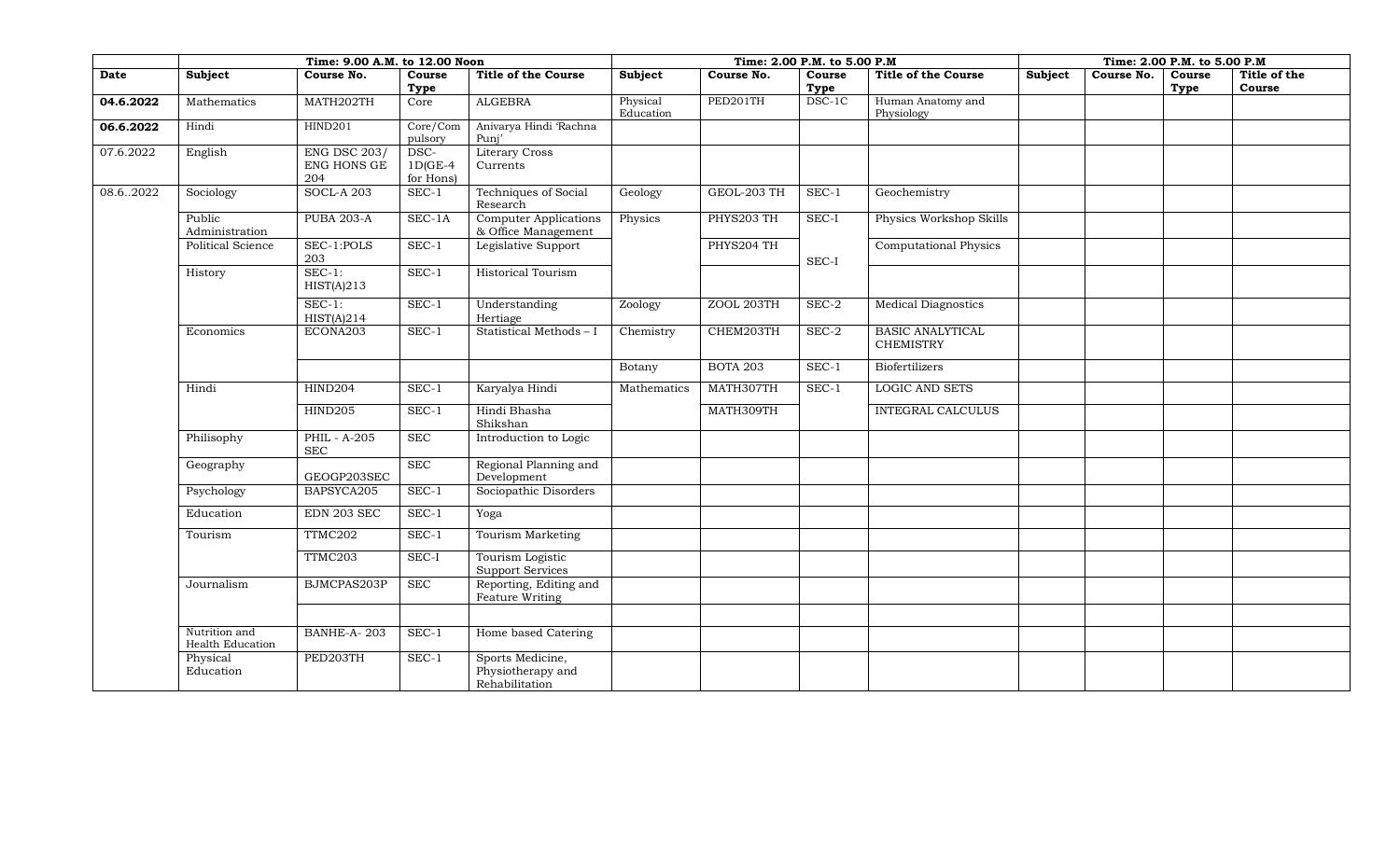|           |                                   | Time: 9.00 A.M. to 12.00 Noon |                |                                                             |                        |                 | Time: 2.00 P.M. to 5.00 P.M |                                 | Time: 2.00 P.M. to 5.00 P.M. |            |                    |  |
|-----------|-----------------------------------|-------------------------------|----------------|-------------------------------------------------------------|------------------------|-----------------|-----------------------------|---------------------------------|------------------------------|------------|--------------------|--|
| Date      | Subject                           | Course No.                    | Course<br>Type | <b>Title of the Course</b>                                  | <b>Subject</b>         | Course No.      | Course<br><b>Type</b>       | <b>Title of the Course</b>      | Subject                      | Course No. | <b>Course Type</b> |  |
| 09.6.2022 | Economics                         | ECONA204                      | $SEC-II$       | Economics of Rural<br>Development(Common<br>with ECONHA207) | Journalis<br>m         | BJMCPAC202      | Core                        | New Media<br>Communication      |                              |            |                    |  |
| 10.6.2022 | Sociology                         | <b>SOCL-A 204</b>             | $SEC-2$        | Sociology of Environment                                    | Physics                | PHYS206TH       | SEC-2                       | Basic Instrumentation<br>Skills |                              |            |                    |  |
|           | Public<br>Administration          | <b>PUBA 204-A</b>             | $SEC-2B$       | Human Resource & Logistic<br>Management                     | Zoology                | ZOOL 204TH      | $SEC-2$                     | Apiculture                      |                              |            |                    |  |
|           | <b>Political Science</b>          | SEC-2:POLS204                 | $SEC-2$        | Public Opinion and Survey<br>Research                       | Botany                 | <b>BOTA 204</b> | $SEC-2$                     | Gardening and<br>Floriculture   |                              |            |                    |  |
|           | <b>History</b>                    | $SEC-2:$<br>HIST(A)215        | $SEC-2$        | An Introduction to<br>Archaeology                           | Mathemat<br>ics        | MATH310         | $SEC-2$                     | VECTOR CALCULUS                 |                              |            |                    |  |
|           | <b>History</b>                    | $SEC-2$ :<br>HIST(A)216       | $SEC-2$        | Crafts and Artisans: Living<br>Traditions                   | <b>Mathema</b><br>tics | MATH312TH       | $SEC-2$                     | Number Theory                   |                              |            |                    |  |
|           | <b>Applied Art</b>                | APPLA204TH                    | $SEC-2$        | History of Advertising and<br>Campaign planning             | Geology                | GEOL-204 TH     | $SEC-2$                     | Fuel Geology                    |                              |            |                    |  |
|           | <b>Economics</b>                  | ECONA205                      | $SEC-3$        | Statistical Methods - II                                    |                        |                 |                             |                                 |                              |            |                    |  |
|           | <b>Economics</b>                  | ECONA206                      | SEC-4          | Demography(Common with<br>ECONHA210 Hons)                   |                        |                 |                             |                                 |                              |            |                    |  |
|           | Hindi                             | <b>HIND206</b>                | SEC-2          | Anuvad Vigyan                                               |                        |                 |                             |                                 |                              |            |                    |  |
|           |                                   | <b>HIND207</b>                |                | Sambhashan Kala                                             |                        |                 |                             |                                 |                              |            |                    |  |
|           | Philosophy                        | PHIL-A206 SEC                 | SEC            | Ethics-I                                                    |                        |                 |                             |                                 |                              |            |                    |  |
|           | Geography                         | GEOGP204SEC                   | <b>SEC</b>     | Remote Sensing and GPS                                      |                        |                 |                             |                                 |                              |            |                    |  |
|           | Computer<br>Application           | COMP204TH                     | $SEC-2$        | <b>Computer Networks</b>                                    |                        |                 |                             |                                 |                              |            |                    |  |
|           | Psychology                        | BAPSYCA206TH                  | SEC-2          | Psychology of Collective<br>Behaviour                       |                        |                 |                             |                                 |                              |            |                    |  |
|           | Education                         | EDN 204SEC                    | $SEC-2$        | Life skills Education                                       |                        |                 |                             |                                 |                              |            |                    |  |
|           | Painting                          | PAINA204TH                    | $SEC-2$        | Material and Methods                                        |                        |                 |                             |                                 |                              |            |                    |  |
|           | Journalism                        | BJMCPAS204P                   | SEC            | Skills for New Media                                        |                        |                 |                             |                                 |                              |            |                    |  |
|           | Nutrition and<br>Health Education | BANHE-A-204                   | $SEC-2$        | Nutrition and Fitness                                       |                        |                 |                             |                                 |                              |            |                    |  |
|           | Physical<br>Education             | PED204TH                      | $SEC-2$        | <b>Sports Training</b>                                      |                        |                 |                             |                                 |                              |            |                    |  |
|           | Sculpture                         | SCULA204TH                    | SEC-2          | History and Appriciation of<br>Arts (Part-II)               |                        |                 |                             |                                 |                              |            |                    |  |